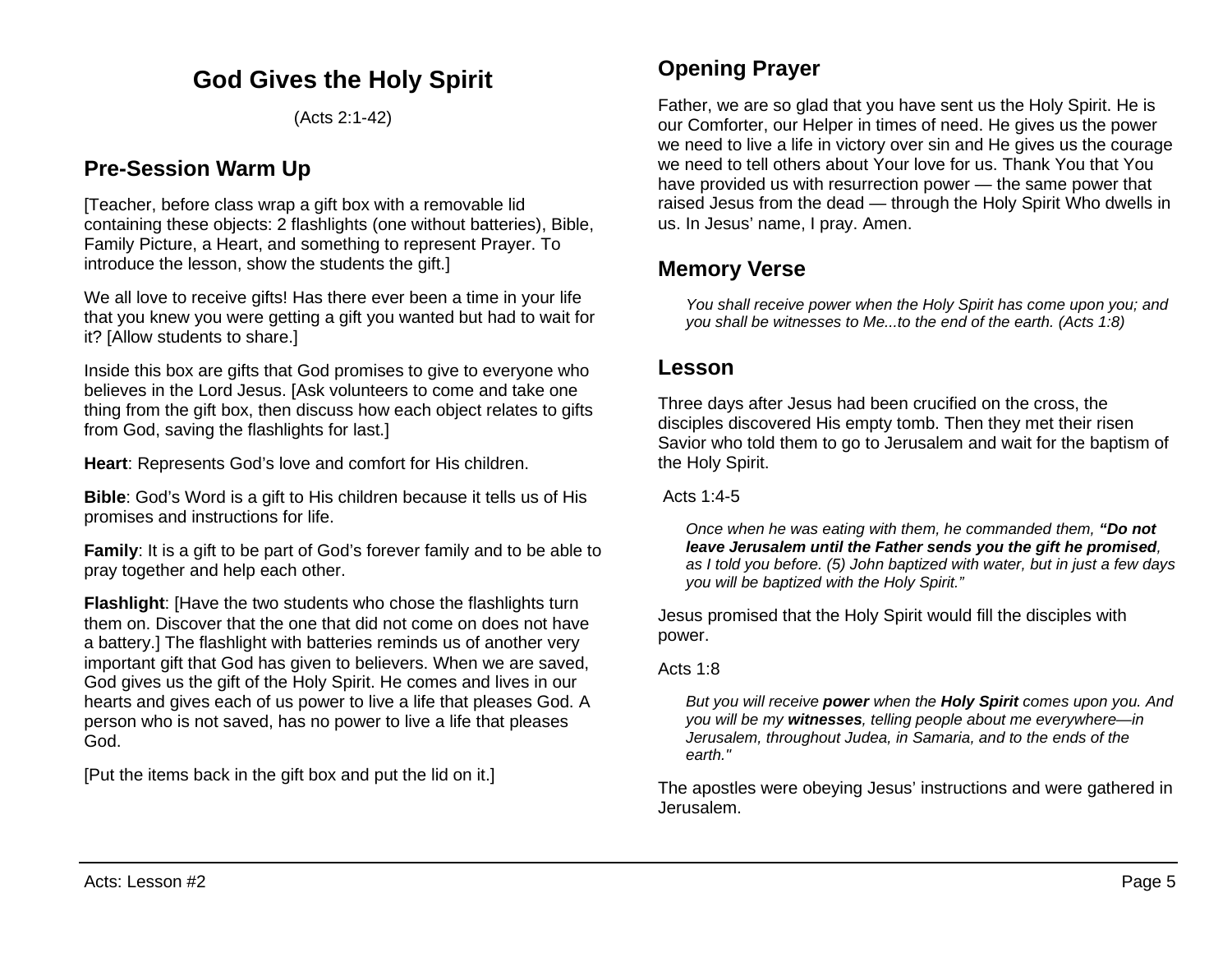It was now time for the Jewish celebration of the "Day of Pentecost". God commanded the Israelites through His servant Moses to come together to celebrate seven different annual feasts each year. One of them is called the "Day of Pentecost" or the *Feast of Harvest* (Leviticus 23:15-21). It is like the American holiday of Thanksgiving, it is a festival of thanksgiving for the harvested crops. Pentecost is held 50 days after Passover.

It was now 50 days since Jesus' resurrection and 10 days since His ascension up to heaven. And, Jews of many nations had gathered in Jerusalem for Pentecost.

All the believers were gathered together, waiting for the Lord to fulfill His promise to send the Holy Spirit Who would give them power to be witnesses for Him.

#### Acts 2:1-4

*On the day of Pentecost all the believers were meeting together in one place. (2) Suddenly, there was a sound from heaven like the roaring of a mighty windstorm, and it filled the house where they were sitting. (3) Then, what looked like flames or tongues of fire appeared and settled on each of them. (4) And everyone present was filled with the Holy Spirit and began speaking in other languages, as the Holy Spirit gave them this ability.*

*Ask*: What did it sound like in the room that the believers were gathered in? What unusual sight happened in that room? Who filled the believers? (The Holy Spirit.) What did He help them do? (Speak in other languages.)

God made His presence known to this group of believers in a spectacular way — violent wind, fire, and His Holy Spirit. This was a fulfillment of John the Baptist's prophesy when he said that there was one coming who "*will baptize you with the Holy Spirit and with fire*." (Luke 3:16)

The scripture says, the Holy Spirit looked like "*divided tongues, as of fire*."

- **Tongues** symbolizes speech God wants us to tell people about the good news of Jesus taking our punishment for sin.
- **Fire** symbolizes God's purifying presence, which burns away the undesirable parts of our lives and sets our hearts on fire for Him.

Then, the disciples began to speak in other languages.

#### Acts 2:5-8

*At that time there were devout Jews from every nation living in Jerusalem. (6) When they heard the loud noise, everyone came running, and they were bewildered to hear their own languages being spoken by the believers. (7) They were completely amazed. "How can this be?" they exclaimed. "These people are all from Galilee, (8) and yet we hear them speaking in our own native languages!*

The noise caused the Jews visiting Jerusalem to come running to find out what was going on. All the foreigners in Jerusalem at that time were amazed to hear the disciples speaking in their very own language!

Acts 2:11

*(both Jews and converts to Judaism), Cretans, and Arabs. And we all hear these people speaking in our own languages about the wonderful things God has done!"*

The people from all these various countries were amazed to hear God being praised in their own native tongue! They wanted to know what was happening.

#### Acts 2:12

*They stood there amazed and perplexed. "What can this mean?" they asked each other.*

They could hardly believe their ears! Some people made fun of the disciples, saying they were drunk.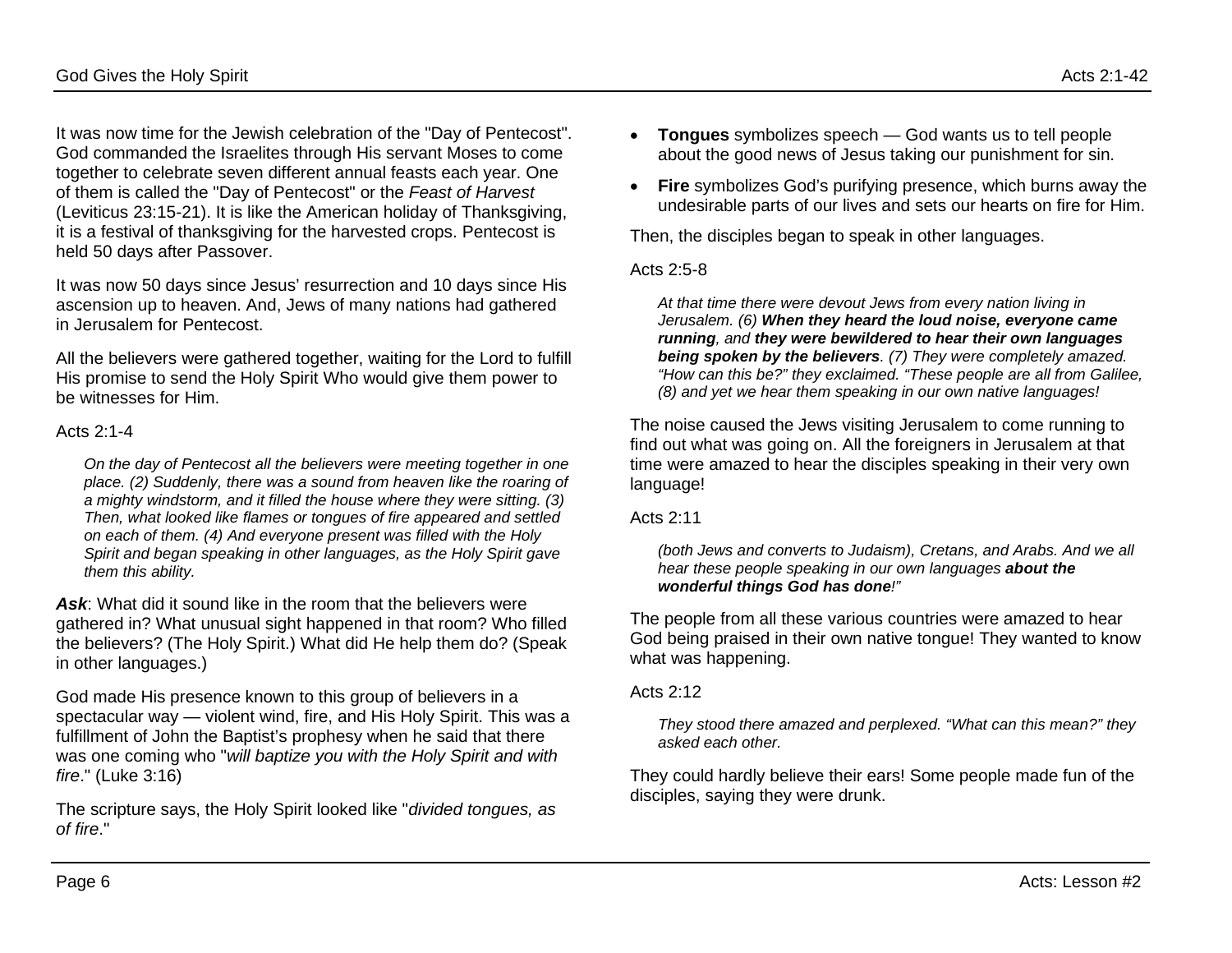#### Acts 2:13

*But others in the crowd ridiculed them, saying, "They're just drunk, that's all!"*

But Peter, now empowered by the Holy Spirit explained...

#### Acts 2:14-15

*Then Peter stepped forward with the eleven other apostles and shouted to the crowd, "Listen carefully, all of you, fellow Jews and residents of Jerusalem! Make no mistake about this. (15) These people are not drunk, as some of you are assuming. Nine o'clock in the morning is much too early for that.*

Here is Peter who only a few days before had been a coward and deserted the Lord Jesus in His deepest hour of need. Peter who had denied that he even knew the Lord, was now speaking boldly to the crowd, unashamed!

#### Acts 2:22-24

*"People of Israel, listen! God publicly endorsed Jesus the Nazarene by doing powerful miracles, wonders, and signs through him, as you well know. (23) But God knew what would happen, and his prearranged plan was carried out when Jesus was betrayed. With the help of lawless Gentiles, you nailed him to a cross and killed him. (24) But God released him from the horrors of death and raised him back to life, for death could not keep him in its grip.*

Peter, given boldness by the Holy Spirit, shared the Good News that Jesus died on the cross and that God raised Him from the dead.

#### Acts 2:32-33

*"God raised Jesus from the dead, and we are all witnesses of this. (33) Now he is exalted to the place of highest honor in heaven, at God's right hand. And the Father, as he had promised, gave him the Holy Spirit to pour out upon us, just as you see and hear today.*

Peter went on to tell the people that it had been God's plan for Jesus to be put to death and raised from the dead.

#### Acts 2:36

*"So let everyone in Israel know for certain that God has made this Jesus, whom you crucified, to be both Lord and Messiah!"*

The Holy Spirit was using Peter's message to work in their hearts.

#### Acts  $2.37$

*Peter's words pierced their hearts, and they said to him and to the other apostles, "Brothers, what should we do?"*

When Peter accused the people of being responsible for the death of Jesus, God's Son, their hearts were broken. They were convicted of their sin and wanted to know what they needed to do next.

#### Acts 2:38

*Peter replied, "Each of you must repent of your sins and turn to God, and be baptized in the name of Jesus Christ for the forgiveness of your sins. Then you will receive the gift of the Holy Spirit.*

Wow! Peter was boldly used for the Lord, wasn't he? He was empowered by the Holy Spirit! He told them they needed to repent, or turn from their sins, turn to Jesus for forgiveness and be baptized. Peter told them that once they did that, they would receive the gift of the Holy Spirit.

When you call on the Lord Jesus to save you, God the Holy Spirit comes to live inside you to help you. The Holy Spirit gives you the power you need to live boldly for the Lord, to make godly choices, to say, "No!" to sin, and to speak with confidence about the things of the Lord. In fact, it will be hard for you not to tell everybody you meet about Jesus!

The Holy Spirit enabled Peter to stand up and tell thousands of people about what the Lord Jesus had done for mankind. He became a powerful witness for the Lord. When Peter finished talking, the people were convicted by God's Spirit, they wanted to know how to receive the power of the Holy Spirit, too. Many people received Jesus that day!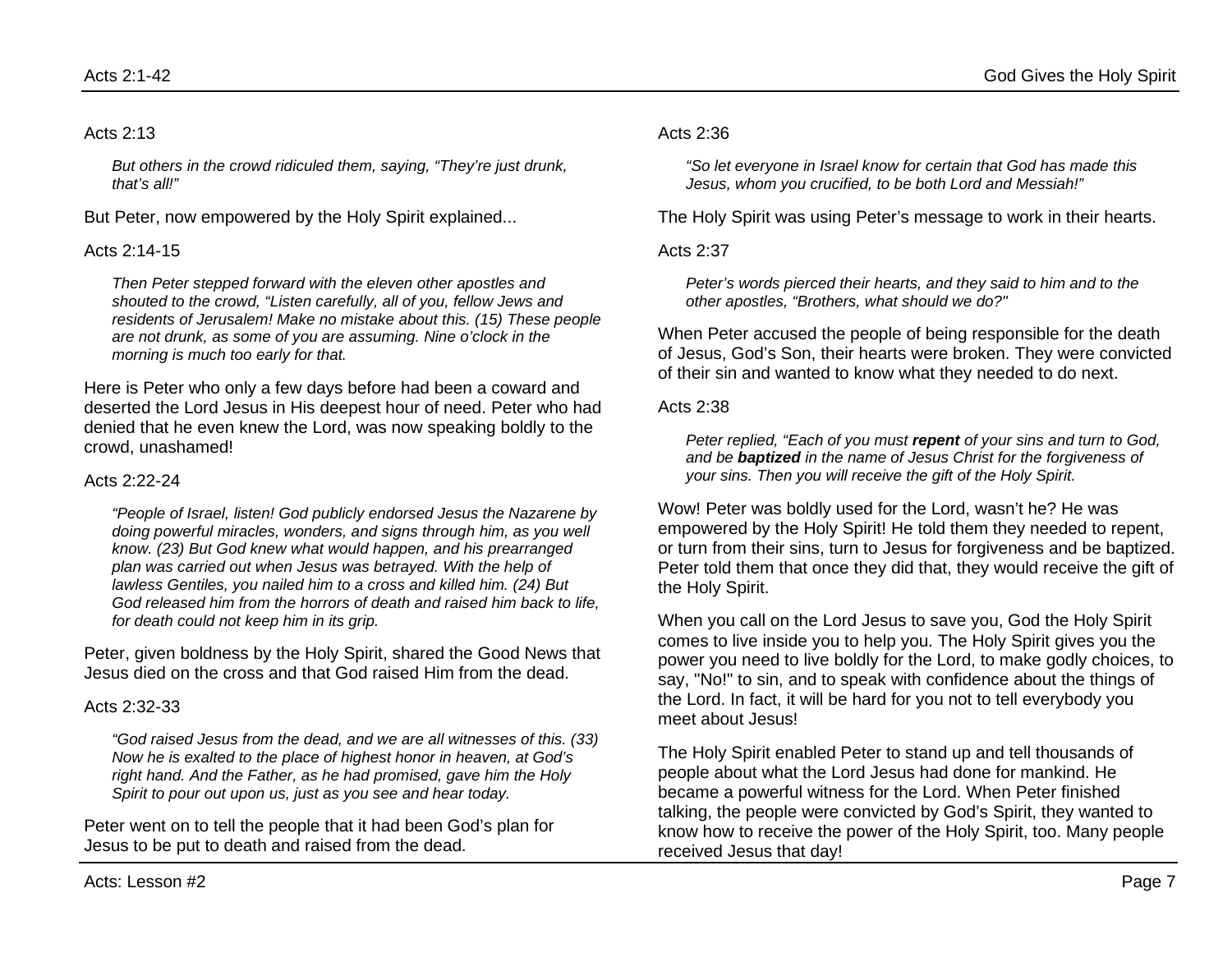#### Acts 2:41

*Those who believed what Peter said were baptized and added to the church that day—about 3,000 in all.*

Everyone in the world is born a sinner and needs to be saved. Everyone needs to hear the wonderful good news that Jesus came and took the punishment for sin. But not everyone will be convinced. Those who believed were added to the church that day—about 3,000 in all!

Let's read verse 42 to see what they did:

### Acts 2:42

*All the believers devoted themselves to the apostles' teaching, and to fellowship, and to sharing in meals (including the Lord's Supper), and to prayer.*

The new believers gathered together regularly to hear the apostles teach about Jesus. These new believers lived a life filled with the Holy Spirit.

### *Object Lesson:*

Only those who believed that Jesus died on the cross for their sins were bon again on that day and filled with the power of the Holy Spirit.

Have the children sit in a circle. Give each child an empty paper cup. Ask, "*What's inside your cups*?" Hold up a paper cup, and say, "*If we don't have Jesus in our lives, we may be like these cups: empty inside with nothing to give other people*." Pour water into the cup you're holding. Say, "*When we believe in Jesus and ask Him to be the Lord of our lives, God promises to pour His Spirit into us and fill us with His love, just as the water fills this cup*."

Ask the children:

• Why did God give us the Holy Spirit?

• What happens when we're filled with God's Spirit.

Have the children stand in a circle, holding their paper cups. Say, "*Let's see how being filled or baptized with the Holy Spirit helps us live a victorious Christian life*." Pour your water into another person's cup and whisper, "*The Holy Spirit gives you strength*." Then have that person pour the water into the next person's cup and repeat, "*The Holy Spirit gives you strength*." So on around the circle. Go around the circle again saying, "*The Holy Spirit gives you comfort*." Ask the children to think of things that the Holy Spirit gives them when they are filled with the Spirit of God. For example,

- The Holy Spirit gives you wisdom.
- The Holy Spirit gives you power to say, "*No*!" to sin.
- The Holy Spirit gives you power to live a Godly life.
- The Holy Spirit gives you power to tell others about Jesus.

# **CLOSING PRAYER**

Thank You, Lord, for sending us the Holy Spirit who gives us the power we need to live godly lives before You. Forgive us those times we forget to call upon Him when we need Him so desperately. We are so weak without Him and we need Him so badly. Thank You that Your power is only a prayer away. For Yours is the kingdom and the power and the glory forever. Amen.

# **LEARNING ACTIVITIES**

## **CRAFT CORNER**

*Create a Tract*: Using the pattern on page 6, let each child make a booklet by folding the page in half and then in half again. Or, give each child a paper on which they can print out neatly, the following: